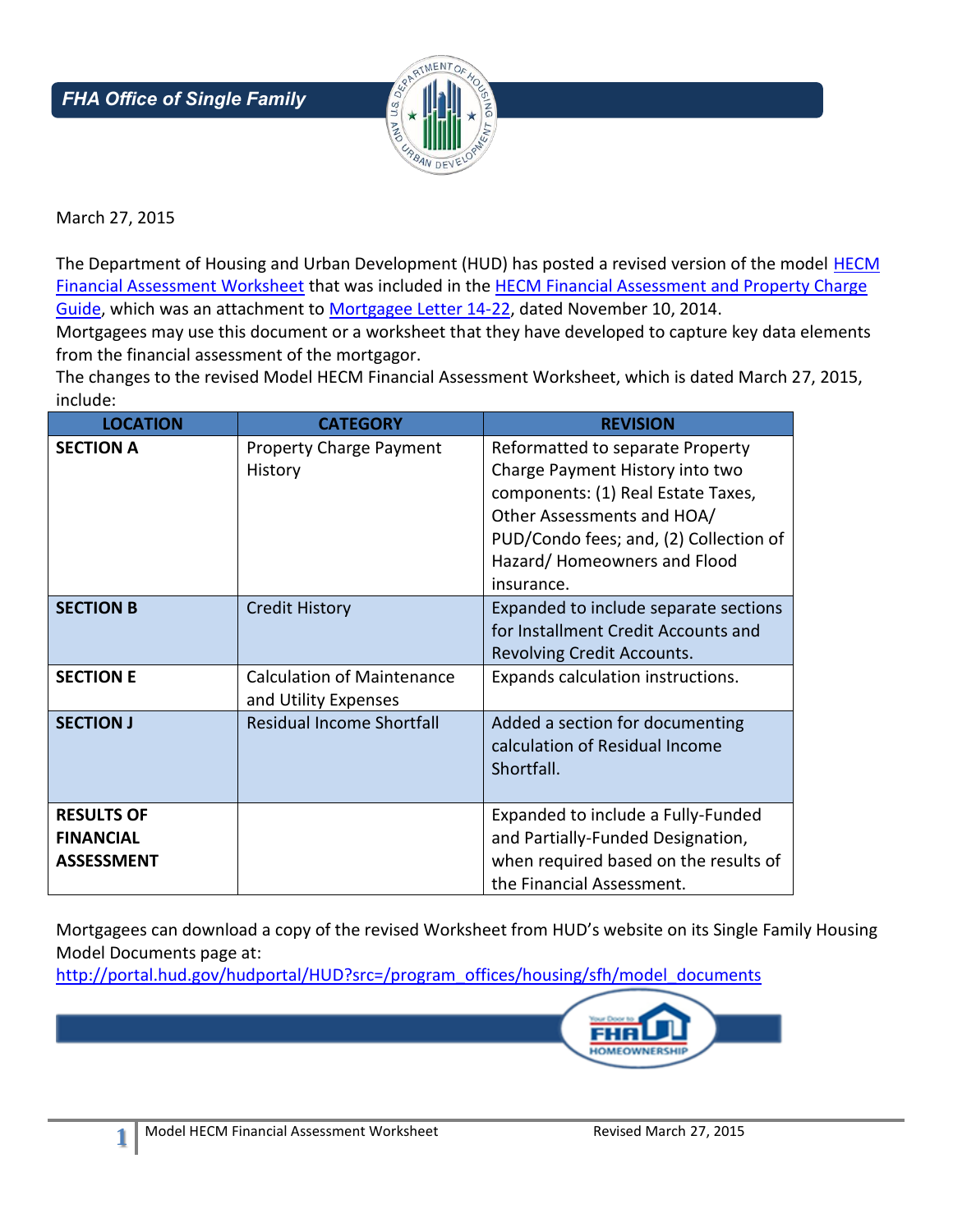## **Appendix 1 - Model HECM Financial Analysis Worksheet**

| MODEL HECM FINANCIAL ASSESSMENT WORKSHEET FHA CASE NO.  |                       |                                                                                |                |                                              |  |
|---------------------------------------------------------|-----------------------|--------------------------------------------------------------------------------|----------------|----------------------------------------------|--|
| <b>MORTGAGOR NAME</b>                                   | <b>MORTGAGOR NAME</b> |                                                                                |                |                                              |  |
| <b>PROPERTY STREET ADDRESS</b>                          |                       | PROPERTY CITY, STATE, ZIP CODE                                                 |                |                                              |  |
|                                                         |                       | <b>SECTION A: PROPERTY CHARGE PAYMENT HISTORY</b>                              |                |                                              |  |
| <b>PROPERTY CHARGE</b>                                  |                       | <b>CURRENT</b>                                                                 |                | <b>DELINQUENT IN LAST 24 MONTHS</b>          |  |
| <b>REAL ESTATE TAXES</b>                                | <b>YES</b>            | N <sub>0</sub>                                                                 | <b>YES</b>     | N <sub>0</sub>                               |  |
| <b>OTHER ASSESSMENTS</b>                                | <b>YES</b>            | N <sub>0</sub>                                                                 | <b>YES</b>     | N <sub>0</sub>                               |  |
| <b>HOA/PUD/CONDO FEES</b>                               | <b>YES</b>            | N <sub>0</sub>                                                                 | <b>YES</b>     | N <sub>0</sub>                               |  |
|                                                         |                       |                                                                                |                |                                              |  |
| HAZARD/HOMEOWNERS INSURANCE IN PLACE FOR LAST 12 MONTHS |                       | <b>YES</b>                                                                     | N <sub>0</sub> |                                              |  |
| <b>FLOOD INSURANCE IN PLACE FOR LAST 12 MONTHS</b>      |                       | YES                                                                            | N/A<br>NO.     |                                              |  |
|                                                         |                       | <b>SECTION B: CREDIT HISTORY</b>                                               |                |                                              |  |
| <b>INSTALLMENT CREDIT ACCOUNT</b>                       |                       |                                                                                |                | NUMBER OF DELINQUENT PAYMENTS LAST 24 MONTHS |  |
|                                                         |                       | <b>30 DAY</b>                                                                  | <b>60 DAY</b>  | <b>90 DAY</b>                                |  |
|                                                         |                       |                                                                                |                |                                              |  |
|                                                         |                       |                                                                                |                |                                              |  |
|                                                         |                       |                                                                                |                |                                              |  |
| <b>REVOLVING CREDIT ACCOUNT</b>                         |                       |                                                                                |                |                                              |  |
|                                                         |                       | NUMBER OF DELINQUENT PAYMENTS LAST 12 MONTHS<br><b>30 DAY</b><br><b>60 DAY</b> |                | <b>90 DAY</b>                                |  |
|                                                         |                       |                                                                                |                |                                              |  |
|                                                         |                       |                                                                                |                |                                              |  |
|                                                         |                       |                                                                                |                |                                              |  |
|                                                         |                       |                                                                                |                |                                              |  |
| <b>SECTION C: ASSETS</b>                                |                       |                                                                                |                |                                              |  |
| <b>ASSET ACCOUNT</b>                                    | minus                 | <b>MORTGAGOR FUNDS NEEDED</b><br><b>TO CLOSE</b>                               |                | <b>NET VALUE</b>                             |  |
|                                                         |                       |                                                                                |                |                                              |  |
|                                                         |                       |                                                                                |                |                                              |  |
|                                                         |                       |                                                                                |                |                                              |  |
|                                                         |                       |                                                                                |                |                                              |  |

٦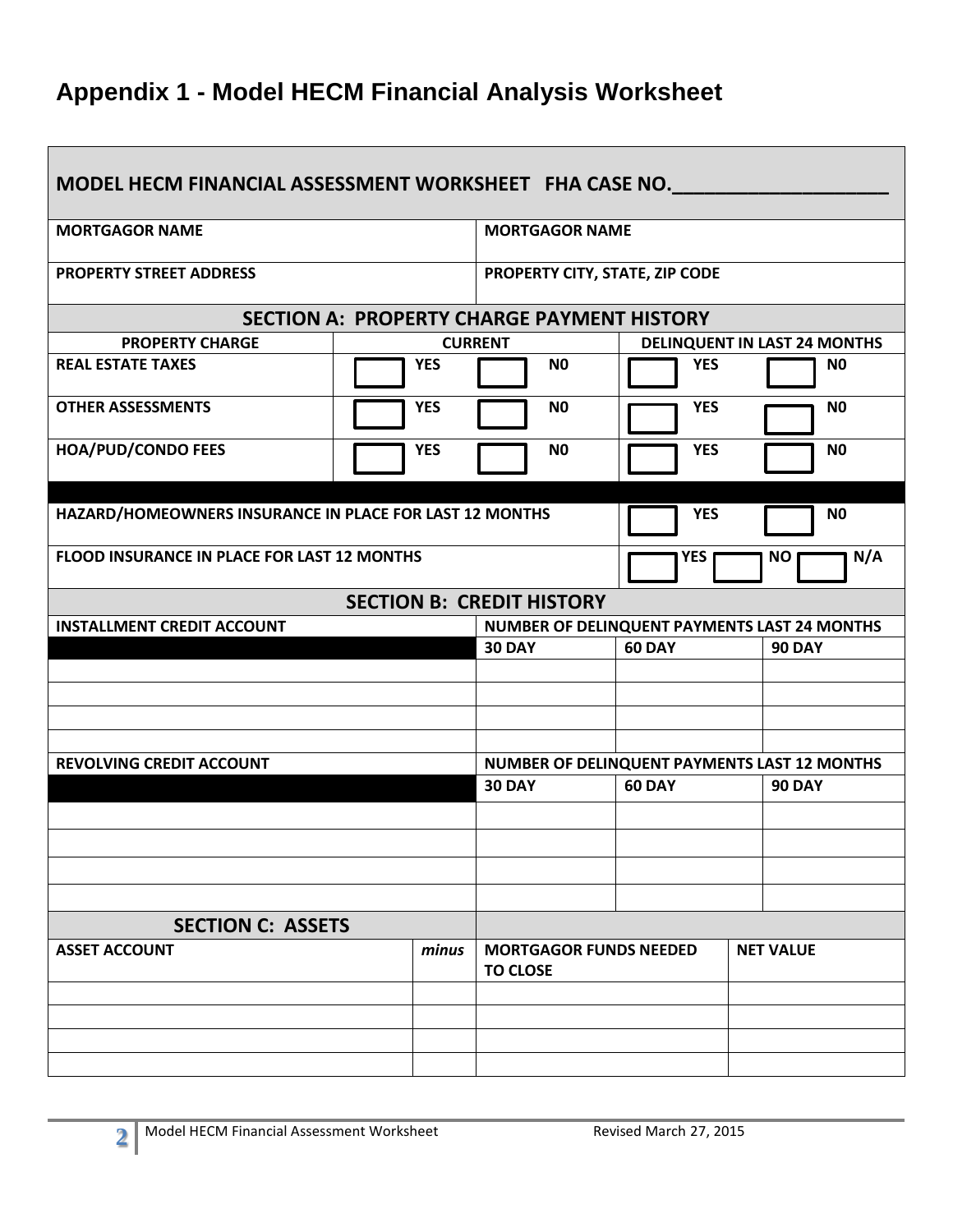| SECTION D: CALCULATION OF IMPUTED INCOME FROM ASSET DISSIPATION                        |                      |                           |                              |          |                   |
|----------------------------------------------------------------------------------------|----------------------|---------------------------|------------------------------|----------|-------------------|
| <b>ASSET ACCOUNT</b>                                                                   | <b>NET VALUE</b>     |                           | % VALUE                      |          | <b>DISCOUNTED</b> |
|                                                                                        |                      |                           |                              |          | <b>VALUE</b>      |
|                                                                                        |                      | $\pmb{\mathsf{X}}$        |                              | $\equiv$ | \$                |
|                                                                                        |                      | $\boldsymbol{\mathsf{x}}$ |                              | $\equiv$ | \$                |
|                                                                                        |                      | $\boldsymbol{\mathsf{x}}$ |                              | $=$      | \$                |
|                                                                                        |                      | $\boldsymbol{\mathsf{x}}$ |                              | $\equiv$ | \$                |
|                                                                                        |                      | $\boldsymbol{\mathsf{x}}$ |                              | $=$      | \$                |
| <b>TOTAL DISCOUNTED VALUE OF ASSETS</b>                                                |                      |                           |                              |          | \$                |
| divided by<br>LIFE EXPECTANCY OF YOUNGEST MORTGAGE IN MONTHS<br>(LIFE EXPECTANCY X 12) |                      |                           |                              |          |                   |
| TOTAL IMPUTED MONTHLY INCOME FROM ASSETS<br>equals                                     |                      |                           |                              |          | \$                |
| <b>SECTION E: CALCULATION OF MAINTENCE AND UTILITY EXPENSES</b>                        |                      |                           |                              |          |                   |
| SQUARE FEET OF GROSS LIVING AREA ABOVE GRADE                                           |                      |                           |                              |          |                   |
| multiplied by \$0.14<br>0.14<br>X.                                                     |                      |                           |                              |          |                   |
| equals<br>Ś<br><b>MONTHLY MAINTENANCE AND UTILITY EXPENSES</b>                         |                      |                           |                              |          |                   |
| <b>SECTION F: MONTHLY EFFECTIVE INCOME</b>                                             |                      |                           |                              |          |                   |
| <b>MONTHLY INCOME SOURCE</b>                                                           | <b>AMOUNT</b>        |                           | <b>MONTHLY INCOME SOURCE</b> |          | <b>AMOUNT</b>     |
| <b>EMPLOYMENT</b>                                                                      | \$                   |                           | <b>ASSET DISSIPATION</b>     |          | \$                |
| PENSION/RETIREMENT                                                                     | \$                   |                           | <b>OTHER (describe)</b>      |          | \$                |
| <b>SOCIAL SECURITY</b>                                                                 | \$                   |                           | <b>OTHER (describe)</b>      |          | \$                |
| <b>RENTAL INCOME</b>                                                                   | $\boldsymbol{\zeta}$ |                           | <b>OTHER (describe)</b>      |          | \$                |
| TOTAL MONTHLY EFFECTIVE INCOME FROM ALL SOURCES:                                       |                      |                           |                              |          |                   |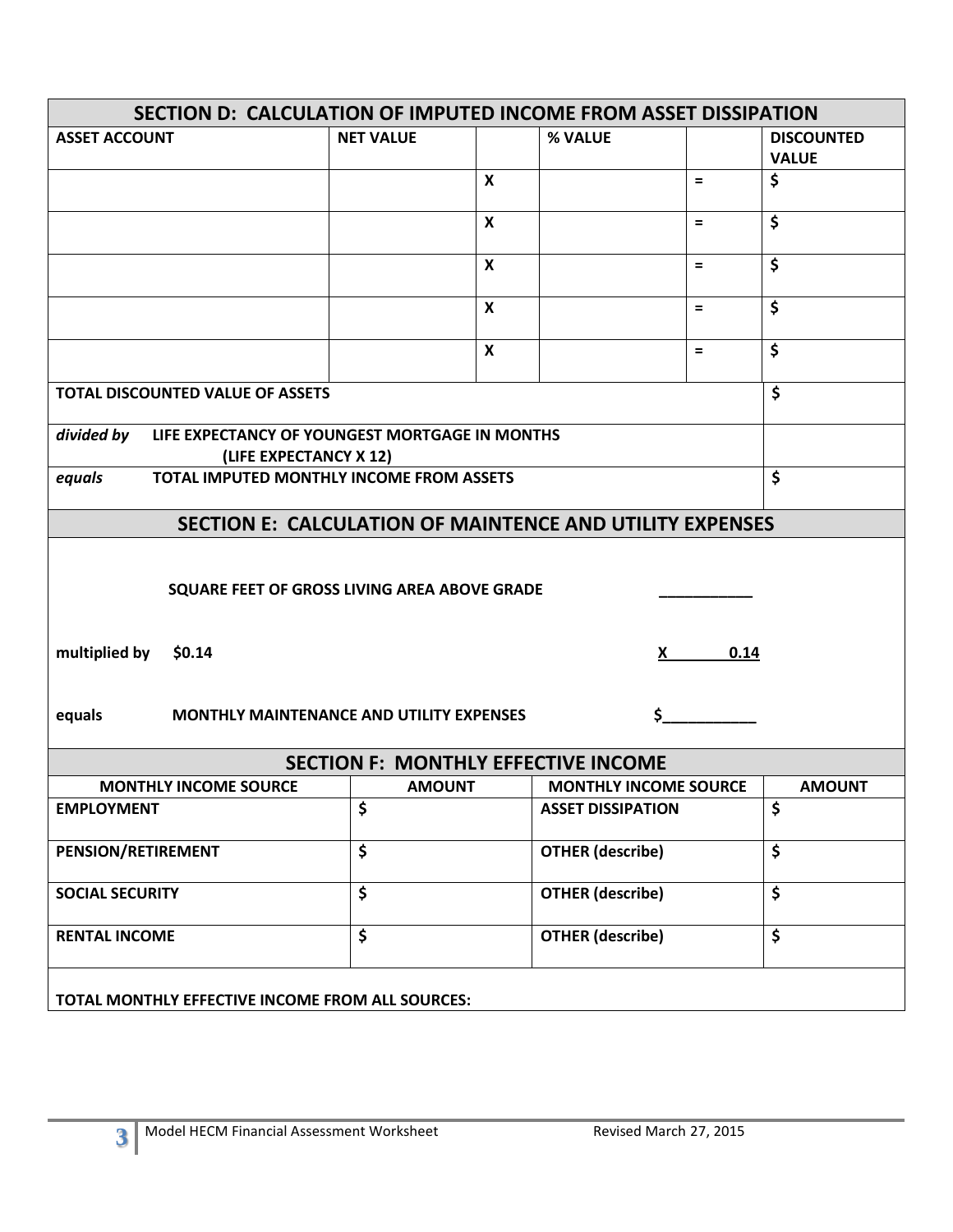| <b>PROPERTY CHARGE</b><br><b>ANNUAL AMOUNT</b><br><b>EQUALS</b><br><b>DIVIDED BY</b><br><b>MONTHLY AMOUNT</b><br>\$<br><b>REAL ESTATE TAXES</b><br>12<br>$=$<br>\$<br>HAZARD/HOMEOWNERS INSURANCE<br>12<br>$\equiv$<br>\$<br>12<br><b>FLOOD INSURANCE</b><br>$=$<br>\$<br>12<br><b>HOA/PUD/CONDO FEES</b><br>$=$<br>\$<br><b>OTHER (describe)</b><br>12<br>$=$<br>\$<br><b>OTHER (describe)</b><br>12<br>$=$<br><b>TOTAL MONTHLY PROPERTY CHARGES:</b><br><b>SECTION H: OTHER MONTHLY EXPENSES</b><br><b>MONTHLY EXPENSE</b><br><b>OUTSTANDING</b><br><b>MONTHLY</b><br><b>MONTHLY</b><br><b>OUTSTANDING</b><br><b>MONTHLY</b><br><b>SOURCE</b><br><b>BALANCE</b><br><b>EXPENSE SOURCE</b><br><b>BALANCE</b><br><b>PAYMENT</b><br><b>PAYMENT</b><br><b>INCOME TAXES</b><br><b>JUDGMENT</b><br><b>PAYMENTS</b><br><b>FICA</b><br><b>BANKRUPTCY</b><br><b>PAYMENTS</b><br><b>INSTALLMENT</b><br><b>MAINTENCANCE</b><br><b>ACCOUNTS</b><br><b>AND UTILITIES</b><br><b>OTHER (describe)</b><br><b>REVOLVING</b><br><b>ACCOUNTS</b><br><b>OTHER (describe)</b><br><b>ALIMONY AND CHILD</b><br><b>SUPPORT</b><br><b>OTHER</b> (describe)<br><b>MAINTENANCE AND</b><br><b>UTILITIES</b><br><b>TOTAL OTHER MONTHLY EXPENSES:</b><br><b>SECTION I: RESIDUAL INCOME</b><br>\$<br>TOTAL MONTHLY EFFECTIVE INCOME FROM ALL SOURCES<br>\$<br>minus<br><b>TOTAL MONTHLY PROPERTY CHARGES</b><br>\$<br>minus<br><b>TOTAL OTHER MONTHLY EXPENSES</b><br>\$<br><b>MONTHLY RESIDUAL INCOME</b><br>equals<br>Revised March 27, 2015<br>Model HECM Financial Assessment Worksheet<br>4 | <b>SECTION G: MONTHLY PROPERTY CHARGES</b> |  |  |  |  |  |  |  |
|--------------------------------------------------------------------------------------------------------------------------------------------------------------------------------------------------------------------------------------------------------------------------------------------------------------------------------------------------------------------------------------------------------------------------------------------------------------------------------------------------------------------------------------------------------------------------------------------------------------------------------------------------------------------------------------------------------------------------------------------------------------------------------------------------------------------------------------------------------------------------------------------------------------------------------------------------------------------------------------------------------------------------------------------------------------------------------------------------------------------------------------------------------------------------------------------------------------------------------------------------------------------------------------------------------------------------------------------------------------------------------------------------------------------------------------------------------------------------------------------------------------------------------------------------------------------|--------------------------------------------|--|--|--|--|--|--|--|
|                                                                                                                                                                                                                                                                                                                                                                                                                                                                                                                                                                                                                                                                                                                                                                                                                                                                                                                                                                                                                                                                                                                                                                                                                                                                                                                                                                                                                                                                                                                                                                    |                                            |  |  |  |  |  |  |  |
|                                                                                                                                                                                                                                                                                                                                                                                                                                                                                                                                                                                                                                                                                                                                                                                                                                                                                                                                                                                                                                                                                                                                                                                                                                                                                                                                                                                                                                                                                                                                                                    |                                            |  |  |  |  |  |  |  |
|                                                                                                                                                                                                                                                                                                                                                                                                                                                                                                                                                                                                                                                                                                                                                                                                                                                                                                                                                                                                                                                                                                                                                                                                                                                                                                                                                                                                                                                                                                                                                                    |                                            |  |  |  |  |  |  |  |
|                                                                                                                                                                                                                                                                                                                                                                                                                                                                                                                                                                                                                                                                                                                                                                                                                                                                                                                                                                                                                                                                                                                                                                                                                                                                                                                                                                                                                                                                                                                                                                    |                                            |  |  |  |  |  |  |  |
|                                                                                                                                                                                                                                                                                                                                                                                                                                                                                                                                                                                                                                                                                                                                                                                                                                                                                                                                                                                                                                                                                                                                                                                                                                                                                                                                                                                                                                                                                                                                                                    |                                            |  |  |  |  |  |  |  |
|                                                                                                                                                                                                                                                                                                                                                                                                                                                                                                                                                                                                                                                                                                                                                                                                                                                                                                                                                                                                                                                                                                                                                                                                                                                                                                                                                                                                                                                                                                                                                                    |                                            |  |  |  |  |  |  |  |
|                                                                                                                                                                                                                                                                                                                                                                                                                                                                                                                                                                                                                                                                                                                                                                                                                                                                                                                                                                                                                                                                                                                                                                                                                                                                                                                                                                                                                                                                                                                                                                    |                                            |  |  |  |  |  |  |  |
|                                                                                                                                                                                                                                                                                                                                                                                                                                                                                                                                                                                                                                                                                                                                                                                                                                                                                                                                                                                                                                                                                                                                                                                                                                                                                                                                                                                                                                                                                                                                                                    |                                            |  |  |  |  |  |  |  |
|                                                                                                                                                                                                                                                                                                                                                                                                                                                                                                                                                                                                                                                                                                                                                                                                                                                                                                                                                                                                                                                                                                                                                                                                                                                                                                                                                                                                                                                                                                                                                                    |                                            |  |  |  |  |  |  |  |
|                                                                                                                                                                                                                                                                                                                                                                                                                                                                                                                                                                                                                                                                                                                                                                                                                                                                                                                                                                                                                                                                                                                                                                                                                                                                                                                                                                                                                                                                                                                                                                    |                                            |  |  |  |  |  |  |  |
|                                                                                                                                                                                                                                                                                                                                                                                                                                                                                                                                                                                                                                                                                                                                                                                                                                                                                                                                                                                                                                                                                                                                                                                                                                                                                                                                                                                                                                                                                                                                                                    |                                            |  |  |  |  |  |  |  |
|                                                                                                                                                                                                                                                                                                                                                                                                                                                                                                                                                                                                                                                                                                                                                                                                                                                                                                                                                                                                                                                                                                                                                                                                                                                                                                                                                                                                                                                                                                                                                                    |                                            |  |  |  |  |  |  |  |
|                                                                                                                                                                                                                                                                                                                                                                                                                                                                                                                                                                                                                                                                                                                                                                                                                                                                                                                                                                                                                                                                                                                                                                                                                                                                                                                                                                                                                                                                                                                                                                    |                                            |  |  |  |  |  |  |  |
|                                                                                                                                                                                                                                                                                                                                                                                                                                                                                                                                                                                                                                                                                                                                                                                                                                                                                                                                                                                                                                                                                                                                                                                                                                                                                                                                                                                                                                                                                                                                                                    |                                            |  |  |  |  |  |  |  |
|                                                                                                                                                                                                                                                                                                                                                                                                                                                                                                                                                                                                                                                                                                                                                                                                                                                                                                                                                                                                                                                                                                                                                                                                                                                                                                                                                                                                                                                                                                                                                                    |                                            |  |  |  |  |  |  |  |
|                                                                                                                                                                                                                                                                                                                                                                                                                                                                                                                                                                                                                                                                                                                                                                                                                                                                                                                                                                                                                                                                                                                                                                                                                                                                                                                                                                                                                                                                                                                                                                    |                                            |  |  |  |  |  |  |  |
|                                                                                                                                                                                                                                                                                                                                                                                                                                                                                                                                                                                                                                                                                                                                                                                                                                                                                                                                                                                                                                                                                                                                                                                                                                                                                                                                                                                                                                                                                                                                                                    |                                            |  |  |  |  |  |  |  |
|                                                                                                                                                                                                                                                                                                                                                                                                                                                                                                                                                                                                                                                                                                                                                                                                                                                                                                                                                                                                                                                                                                                                                                                                                                                                                                                                                                                                                                                                                                                                                                    |                                            |  |  |  |  |  |  |  |
|                                                                                                                                                                                                                                                                                                                                                                                                                                                                                                                                                                                                                                                                                                                                                                                                                                                                                                                                                                                                                                                                                                                                                                                                                                                                                                                                                                                                                                                                                                                                                                    |                                            |  |  |  |  |  |  |  |
|                                                                                                                                                                                                                                                                                                                                                                                                                                                                                                                                                                                                                                                                                                                                                                                                                                                                                                                                                                                                                                                                                                                                                                                                                                                                                                                                                                                                                                                                                                                                                                    |                                            |  |  |  |  |  |  |  |
|                                                                                                                                                                                                                                                                                                                                                                                                                                                                                                                                                                                                                                                                                                                                                                                                                                                                                                                                                                                                                                                                                                                                                                                                                                                                                                                                                                                                                                                                                                                                                                    |                                            |  |  |  |  |  |  |  |
|                                                                                                                                                                                                                                                                                                                                                                                                                                                                                                                                                                                                                                                                                                                                                                                                                                                                                                                                                                                                                                                                                                                                                                                                                                                                                                                                                                                                                                                                                                                                                                    |                                            |  |  |  |  |  |  |  |
|                                                                                                                                                                                                                                                                                                                                                                                                                                                                                                                                                                                                                                                                                                                                                                                                                                                                                                                                                                                                                                                                                                                                                                                                                                                                                                                                                                                                                                                                                                                                                                    |                                            |  |  |  |  |  |  |  |
|                                                                                                                                                                                                                                                                                                                                                                                                                                                                                                                                                                                                                                                                                                                                                                                                                                                                                                                                                                                                                                                                                                                                                                                                                                                                                                                                                                                                                                                                                                                                                                    |                                            |  |  |  |  |  |  |  |
|                                                                                                                                                                                                                                                                                                                                                                                                                                                                                                                                                                                                                                                                                                                                                                                                                                                                                                                                                                                                                                                                                                                                                                                                                                                                                                                                                                                                                                                                                                                                                                    |                                            |  |  |  |  |  |  |  |
|                                                                                                                                                                                                                                                                                                                                                                                                                                                                                                                                                                                                                                                                                                                                                                                                                                                                                                                                                                                                                                                                                                                                                                                                                                                                                                                                                                                                                                                                                                                                                                    |                                            |  |  |  |  |  |  |  |
|                                                                                                                                                                                                                                                                                                                                                                                                                                                                                                                                                                                                                                                                                                                                                                                                                                                                                                                                                                                                                                                                                                                                                                                                                                                                                                                                                                                                                                                                                                                                                                    |                                            |  |  |  |  |  |  |  |
|                                                                                                                                                                                                                                                                                                                                                                                                                                                                                                                                                                                                                                                                                                                                                                                                                                                                                                                                                                                                                                                                                                                                                                                                                                                                                                                                                                                                                                                                                                                                                                    |                                            |  |  |  |  |  |  |  |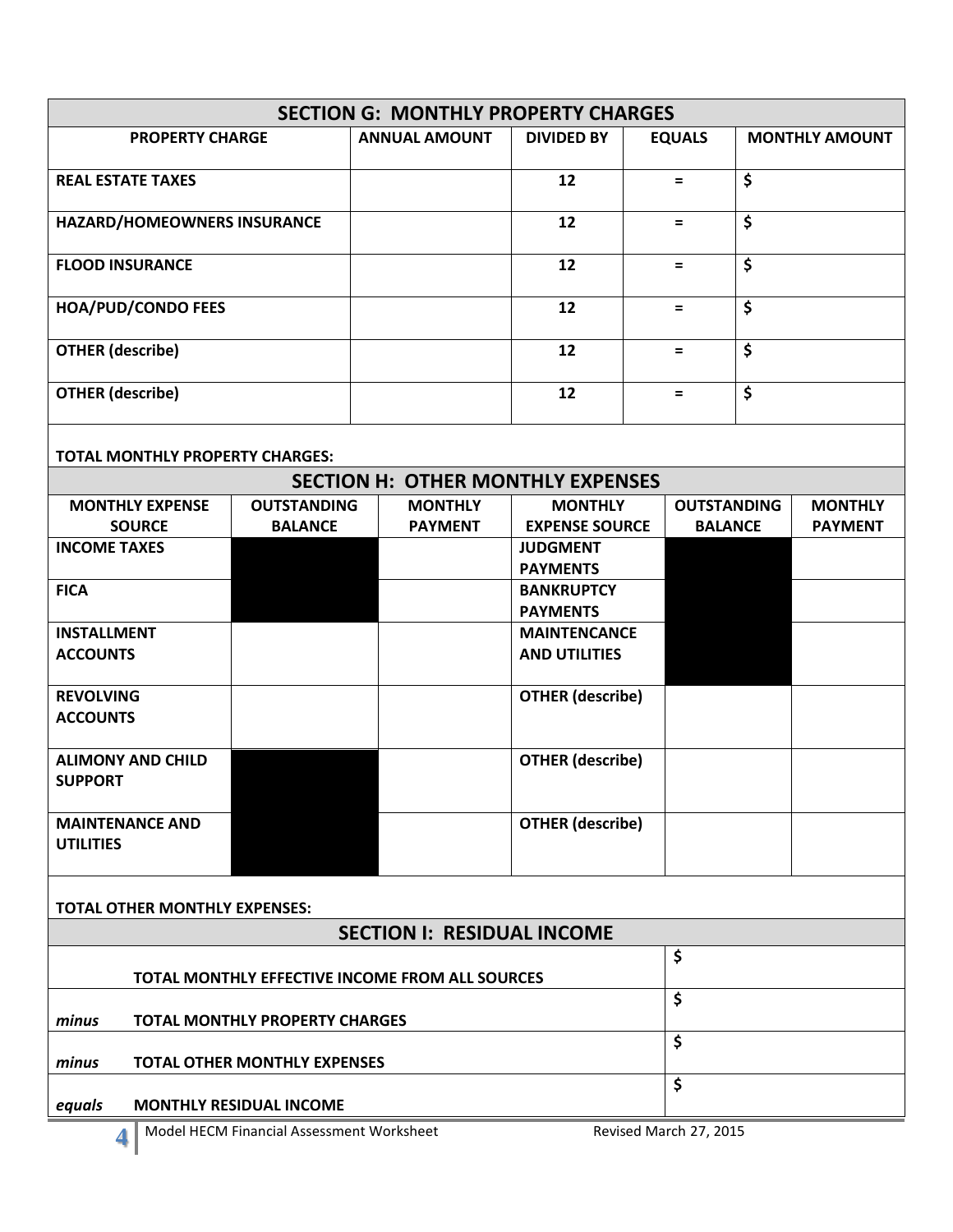| <b>SECTION J: RESIDUAL INCOME SHORTFALL</b> |  |                                                 |                                                          |  |  |
|---------------------------------------------|--|-------------------------------------------------|----------------------------------------------------------|--|--|
| <b>HOUSEHOLD SIZE</b>                       |  | <b>REGION</b>                                   | \$<br><b>REQUIRED RESIDUAL INCOME</b>                    |  |  |
| minus                                       |  |                                                 | \$<br><b>MORTGAGOR RESIDUAL INCOME</b>                   |  |  |
| equals                                      |  |                                                 | \$<br><b>RESIDUAL INCOME SHORTFALL *</b>                 |  |  |
|                                             |  |                                                 | * If negative number, enter zero                         |  |  |
|                                             |  |                                                 | SECTION K: MONTHLY PROPERTY TAXES AS % OF MONTHLY INCOME |  |  |
|                                             |  | <b>TOTAL MONTHLY PROPERTY TAXES</b>             | \$                                                       |  |  |
| divided by                                  |  | TOTAL MONTHLY EFFECTIVE INCOME FROM ALL SOURCES | \$_                                                      |  |  |
| equals                                      |  |                                                 | %                                                        |  |  |
|                                             |  |                                                 |                                                          |  |  |
|                                             |  |                                                 | <b>SECTION L: EXTENUATING CIRCUMSTANCES</b>              |  |  |
|                                             |  |                                                 |                                                          |  |  |
|                                             |  |                                                 |                                                          |  |  |
|                                             |  |                                                 |                                                          |  |  |
|                                             |  |                                                 |                                                          |  |  |
|                                             |  |                                                 |                                                          |  |  |
|                                             |  |                                                 |                                                          |  |  |
|                                             |  |                                                 |                                                          |  |  |
|                                             |  |                                                 |                                                          |  |  |
|                                             |  |                                                 | <b>SECTION M: COMPENSATING FACTORS</b>                   |  |  |
|                                             |  |                                                 |                                                          |  |  |
|                                             |  |                                                 |                                                          |  |  |
|                                             |  |                                                 |                                                          |  |  |
|                                             |  |                                                 |                                                          |  |  |
|                                             |  |                                                 |                                                          |  |  |
|                                             |  |                                                 |                                                          |  |  |
|                                             |  |                                                 |                                                          |  |  |
|                                             |  |                                                 |                                                          |  |  |